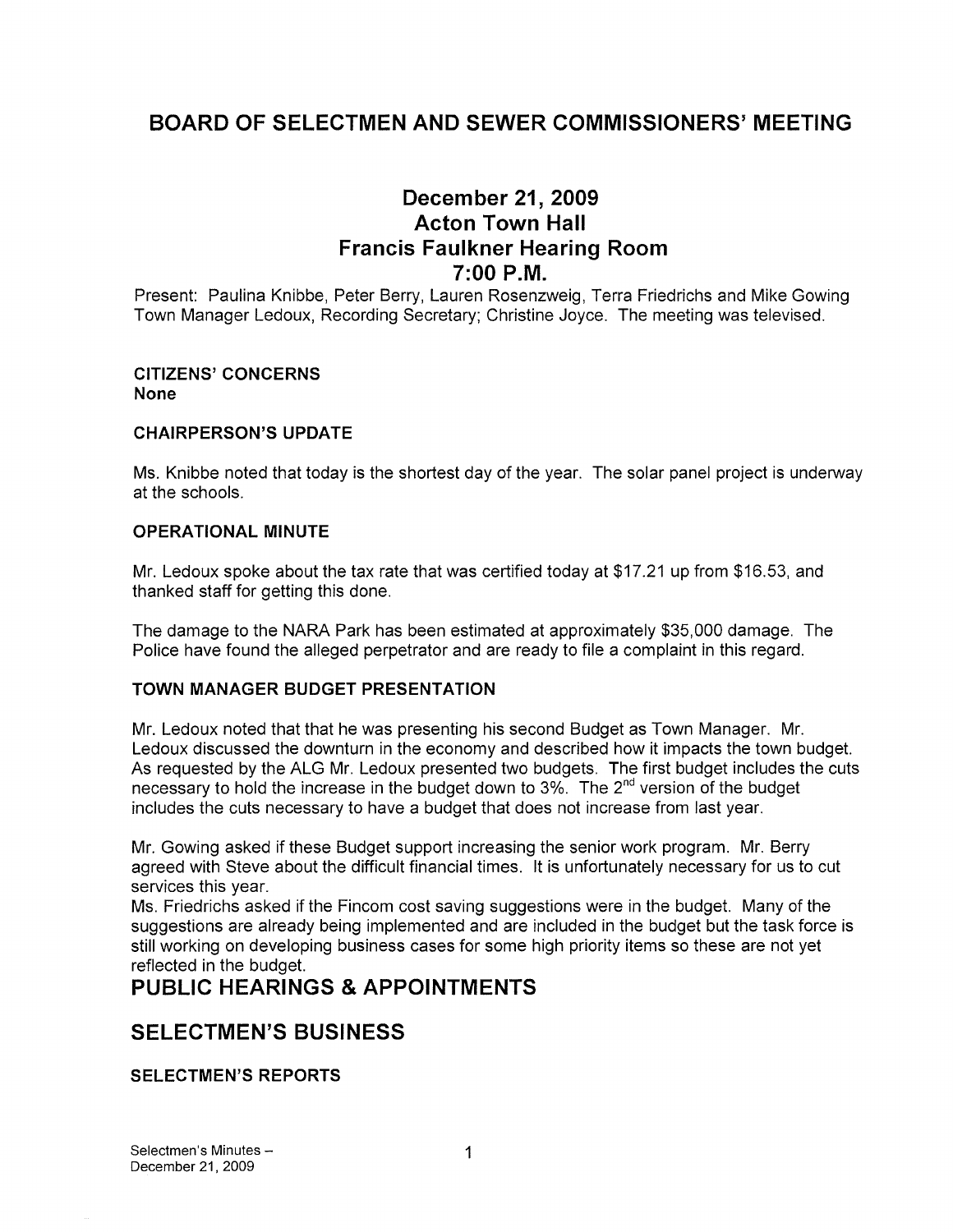Ms. Rosenzweig reported on the committees she observes. WRAC has developed the proposed storm water bylaw and it is ready for review. WRAC will bring the bylaw to the relevant boards who address storm water so that people are familiar with the bylaw being proposed for the Town Meeting to vote on, and to get input and answer any questions.

DRB met and they are still looking at plans for the future. Kelley's corner Open Neighborhood presented to Planning Board and will be getting an award from the State Cultural Council

Lauren met with Ryan Bettz Chairman of the Planning Board. Planning will be taking the lead on the Comprehensive Community Plan. The Planning Board will organize and manage a citizen task force to work on the next phase of the Comprehensive Community Plan.WANTsent out the neighborhood survey. All responses will be confidential.

Mr. Berry talked about Health Insurance Trust.

South Acton Train Station has set objectives to achieve a design that is more acceptable to the neighborhood. This will be discussed later on in this meeting.

Ms. Knibbe spoke about the stretch code The GAB will organize a public hearing in this room on February 1st to present information about the stretch code and answer questions from the public.

Ms. Knibbe spoke about Sidewalks. The sidewalk committee will attend the BoS meeting in January to update the board on their recommendations for the next set of sidewalks.

Mr. Gowing discussed COA language for the warrant article. Recreation member Ron Shlegel has resigned. He is still representing the commission on the CPC.

Ms. Friedrichs reported on the Powder House and she asked whether or not CPC monies can be used to move the house from one Leo location to another Leo held location. Answer: this question needs to be asked of the CPA committee.

## ALGIBUDGET DISCUSSION

Ms. Knibbe discussed the reports from the Fincom and ALG discussions. With regard to the carve out memo she would suggest most of it was collective bargaining, and we cannot comment on the Fincom's memo at this time because of union negotiations.

ALG discussed school budget and what they need to do to get to 3% and 0% and they are looking at substantial layoffs of School staff at 0%. They discussed school debt that needs to be covered and discussed ways to do that and effects on the Budget and they need to resolve

Ms. Friedrichs noted we are using the reserves. She thinks it is a mistake and should not be included in revenues.

Mr. Gowing would like to fully thank the Fincom for the point of view document

Mr. Berry felt that we have a very well run town...

## ANNUAL TOWN MEETING WARRANT ARTICLE LIST

Ms. Knibbe said they would go over the list of proposed warrant articles.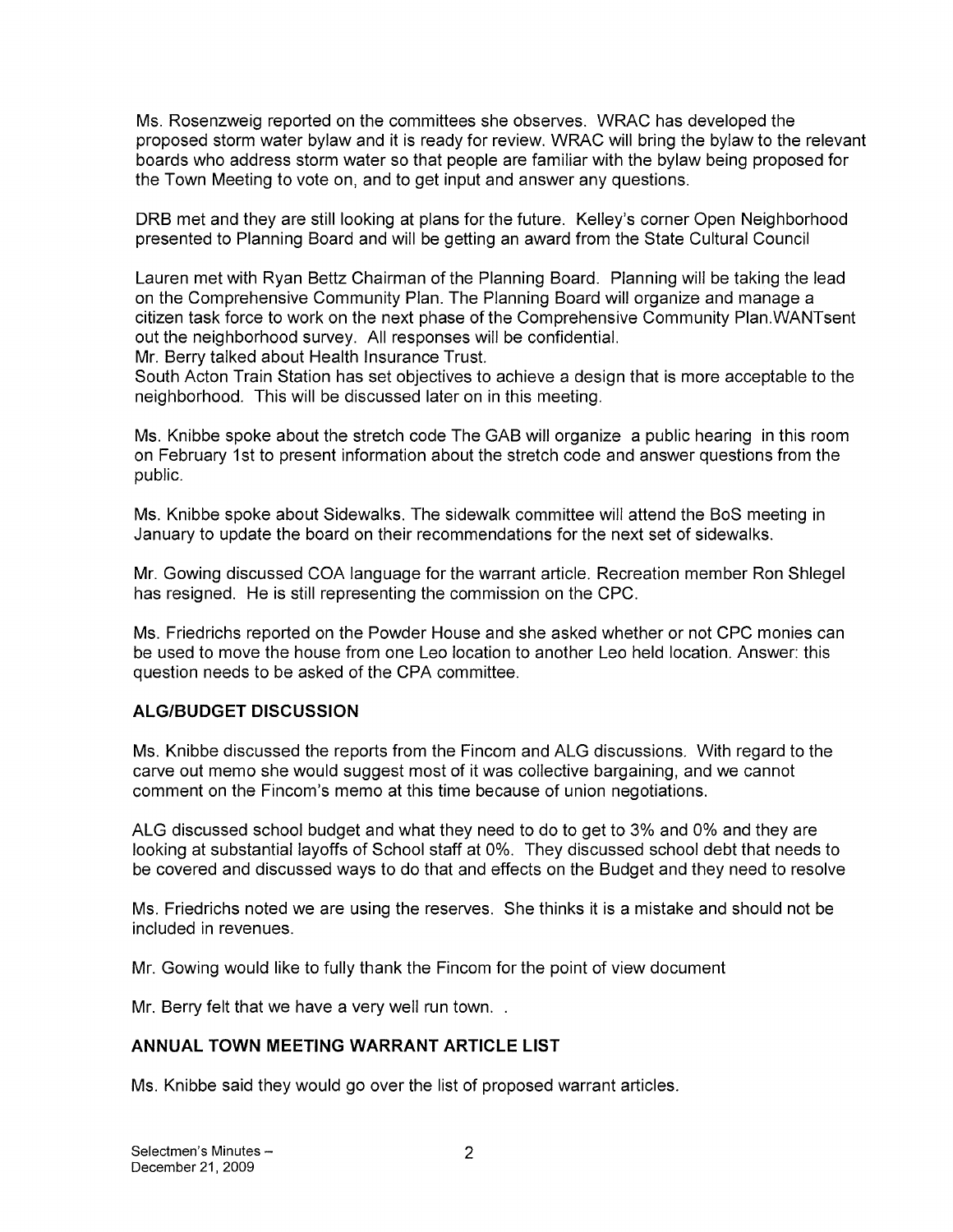Ms. Rosenzweig requested an article in the Warrant to ask Town Meeting to adopt legislation that would pay town employees who served in Iraq or Afghanistan the difference between their military pay and the base pay they would have received as a town employee for the time that they served. Ms. Knibbe noted that we need to include the Citizen petition for West Acton that was submitted to the town last spring.

Ms. Rosenzweig — Moved to add these two items to the Warrant and approve the warrant as proposed. Ms. Friedrichs —second. UNANIMOUS VOTE

Ms. Knibbe moved to close the Warrant for the 2010 Town Meeting at the conclusion of this meeting. Mr. Berry — second. 4-1 motion passes. Ms. Friedrichs — no.

Bob Evans asked about unspent money from last town meeting and asked if they are going to get a vote to rescind the money. It was noted that article monies can be held for up to three years and can be returned at any time. Ms. Knibbe noted that Mr. Ledoux had gone through previous warrant articles searching for unspent fund which were returned to free cash as part of the closeout of FY09.

## CABLE TV LICENSE RENEWAL

Chairman Knibbe read the notice of the public hearing,

Mr. Gowing introduced the people at the table. John Covert, Tim Kelly, Senior Manager Comcast. Mr. Solomon, Brendan Hearn.

Mr. Solomon thanked Tim Kelly for the civilized negotiations.

Mr. Solomon outlined the negotiated agreement license.

Ms. Freidrichs asked several questions about sharing of the information off of the Senior Discount Application. She was very concerned about sharing of these applications. She wanted an extra warranty that people's private issues are kept private.

Ms. Knibbe asked about expansion of the space used at the school. They will be staffed on January  $4<sup>th</sup>$  and reach an agreement with regards to timing.

Bob Ingram asked about the income requirement to get the senior discount of \$2.00 per month.

Mr. Gowing - Moved to accept the renewal cable contract. Ms. Rosenzweig - second. 4-1 motion passes - Ms. Friedrichs, Abstain due to Lack of information

### FUNDING FOR ACAT

Mr. Gowing Moved to authorize the Town Manager to advance monies from the PEG funds to Acton Cable Access Television (ACAT )(Not to exceed \$60,000) until they have developed a memo of understanding outlining detailed responsibilities for the Town and ACAT (not beyond Jan 31, 2010) Ms. Friedrichs - second UNANIMOUS VOTE

## SOUTH ACTON TRAIN STATION RECOMMENDATIONS